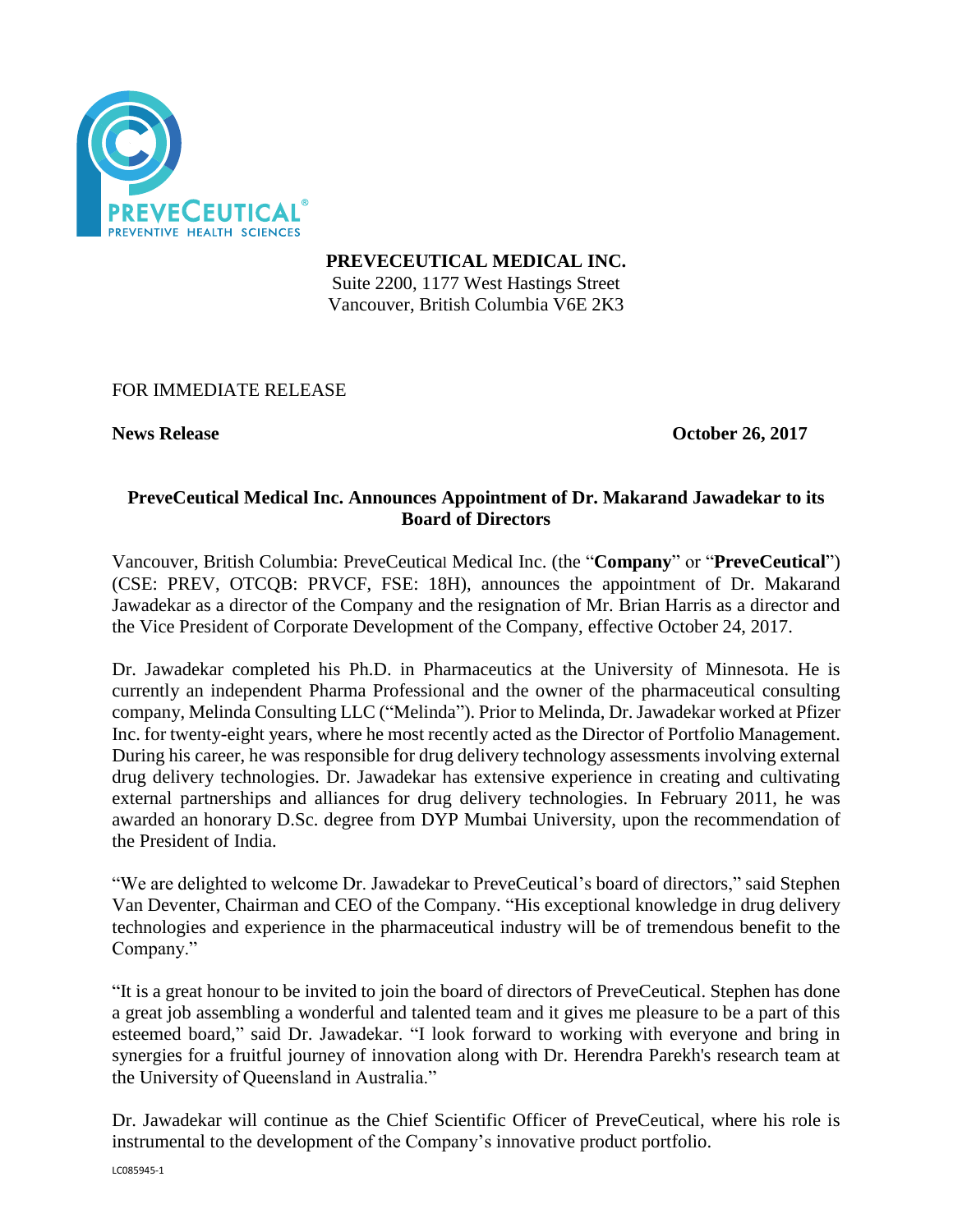Mr. Brian Harris has stepped down as director of the Company and the Vice President of Corporate Development to focus on other projects. Stephen Van Deventer, Chairman and CEO stated, "On behalf of the board of directors and management of the Company, I would like to thank Mr. Harris for his dedication to the Company and wish him all the best in his future endeavours".

### *About PreveCeutical Medical Inc.*

PreveCeutical Medical Inc. is a health sciences company that develops innovative preventive therapies utilizing organic and nature identical products.

PreveCeutical aims to be a leader in preventive health sciences and currently has five Research and Development programs, including: dual gene therapy for curative and prevention therapies for diabetes and obesity; a Sol-gel platform for nose to brain delivery of medical compounds including cannabinoids; Nature Identical™ peptides for treatment of various ailments; non-addictive analgesic peptides as a replacement to highly addictive analgesics such as morphine, fentanyl and oxycodone; and a therapeutic product for treating athletes who suffer from concussions (mild traumatic brain injury).

PreveCeutical sells CELLB9®, an Immune System Booster. CELLB9® is an oral solution containing polarized and potentiated essential minerals extracted from a novel peptide obtained from Caribbean Blue Scorpion venom.

For more information about PreveCeutical, please visit www.PreveCeutical.com, follow us on Twitter: http://twitter.com/PreveCeuticals and Facebook: www.facebook.com/PreveCeutical.

# *On Behalf of the Board of Directors*

*"Stephen Van Deventer"* Chairman & CEO

#### *For further information, please contact:*

Deanna Kress Director of Corporate Communications & Investor Relations +1-778-999-6063 deanna@PreveCeutical.com

#### *Forward Looking Statements:*

This news release contains forward-looking statements and forward-looking information (collectively, "forwardlooking statements") within the meaning of applicable Canadian and U.S. securities legislation, including the United States *Private Securities Litigation Reform Act of 1995*. All statements in this news release that are not purely historical are forward-looking statements and include any statements regarding beliefs, plans, expectations and orientations regarding the future including the Company's anticipated business plans, and the prospect of its ability and success in executing its proposed plans. Often, but not always, forward-looking statements can be identified by words such as "pro forma", "plans", "expects", "may", "should", "budget", "schedules", "estimates", "forecasts", "intends", "anticipates", "believes", "potential" or variations of such words including negative variations thereof and phrases that refer to certain actions, events or results that may, could, would, might or will occur or be taken or achieved. Actual results could differ from those projected in any forward-looking statements due to numerous factors including